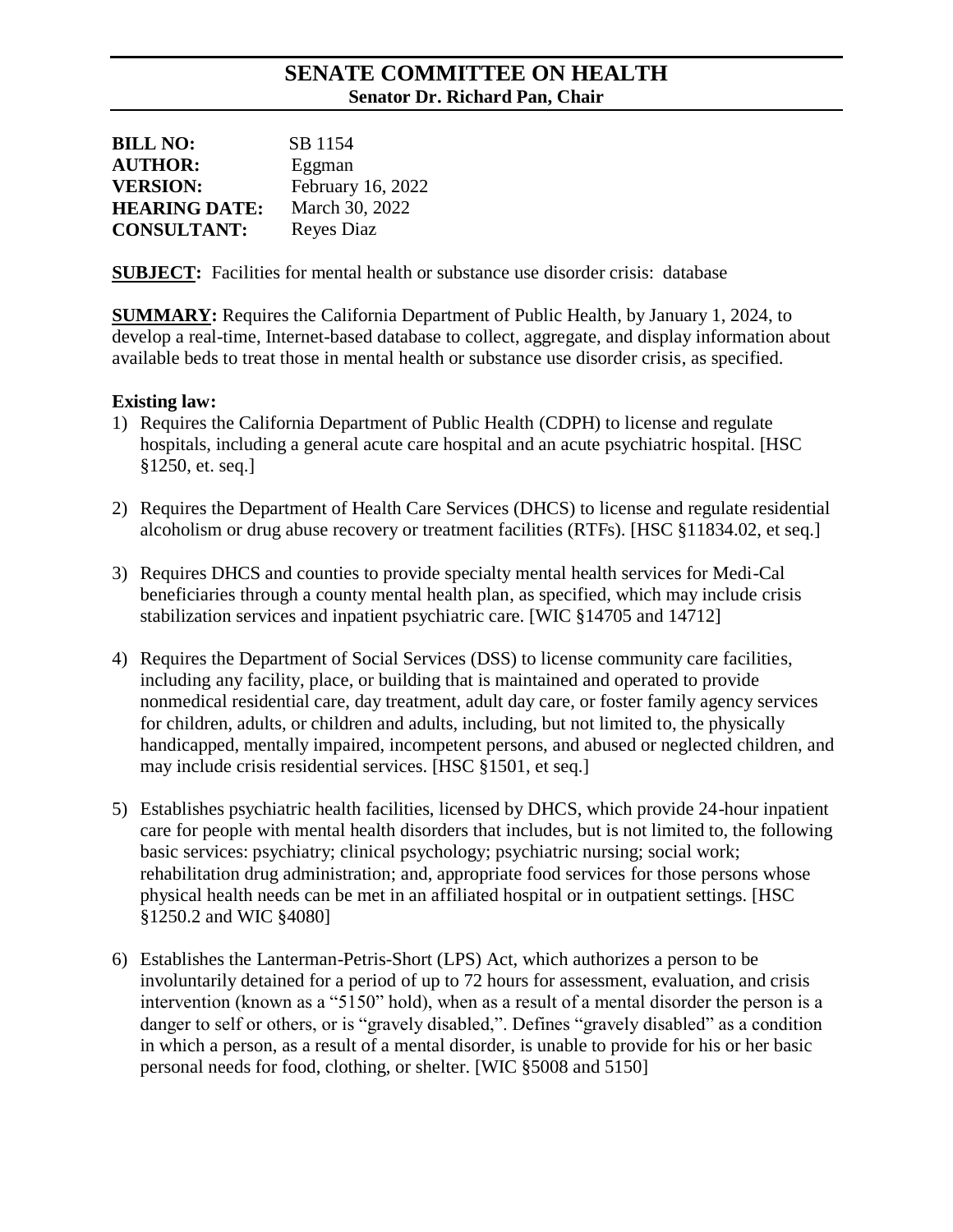# **SB 1154** (**Eggman**) Page **2** of **6**

7) Requires facilities, for the purposes of detaining a person for up to 72-hour treatment and evaluation, to be designated by a county and approved by DHCS, which may be a licensed psychiatric hospital, a licensed psychiatric health facility (PHF), and a certified crisis stabilization unit (CSU). [WIC §5008]

#### **This bill:**

- 1) Requires CDPH, in consultation with DHCS and DSS, to develop a real-time, Internet-based database to collect, aggregate, and display information about beds in inpatient psychiatric facilities, CSUs, residential community mental health facilities, and licensed RTFs in order to facilitate the identification and designation of facilities for the temporary treatment of individuals in mental health or substance use disorder (SUD) crisis. Requires the database to be operational by January 1, 2024.
- 2) Requires the database to include, at a minimum, all of the following:
	- a) The contact information for the facility's designated employee;
	- b) The facility's license type;
	- c) Whether the facility provides SUD, mental health, or medical treatment;
	- d) Whether the bed is secure for the treatment of a person placed on a 5150 hold;
	- e) The types of diagnoses for which the bed is appropriate;
	- f) The age ranges for which the bed is appropriate; and,
	- g) Whether the bed is available.
- 3) Prohibits the database from including information relating to hospitals under the jurisdiction of the Department of State Hospitals.
- 4) Requires the database to have the capacity to both collect data and enable searches to identify beds that are appropriate for those in mental health or SUD crisis.
- 5) Requires CDPH to confer with stakeholders to inform the development of the database, including, but not be limited to, DHCS, DSS, the County Behavioral Directors Association (CBHDA), and organizations that have experience providing inpatient psychiatric care, psychiatric crisis stabilization, residential community mental health, and RTF services.
- 6) Requires CDPH and stakeholders to consider strategies for facility use of the database.

**FISCAL EFFECT:** This bill has not been analyzed by a fiscal committee.

#### **COMMENTS:**

1) *Author's statement.* According to the author, while California has seen a small increase in the number of psychiatric beds since 2012, we are still falling well below nationally established standards of 40-60 beds per 100,000 adults and have 30% fewer beds than we had in 1995. Finding beds in this environment is hard. Hospital emergency departments (EDs) continue to be frontline responders in behavioral health crises, and often board patients until an open bed in an appropriate facility is found. The backdrop here is that 16% of California adults live with serious mental illness, and 60% of those individuals do not receive any treatment whatsoever. Identifying open beds so that timely transfers can take place expedites the connection to critical and badly needed treatment. It decreases adverse incidents and improves outcomes. Mental illness or SUDs, like many other health conditions, when treated early and with appropriate supports and services is less disabling with fewer serious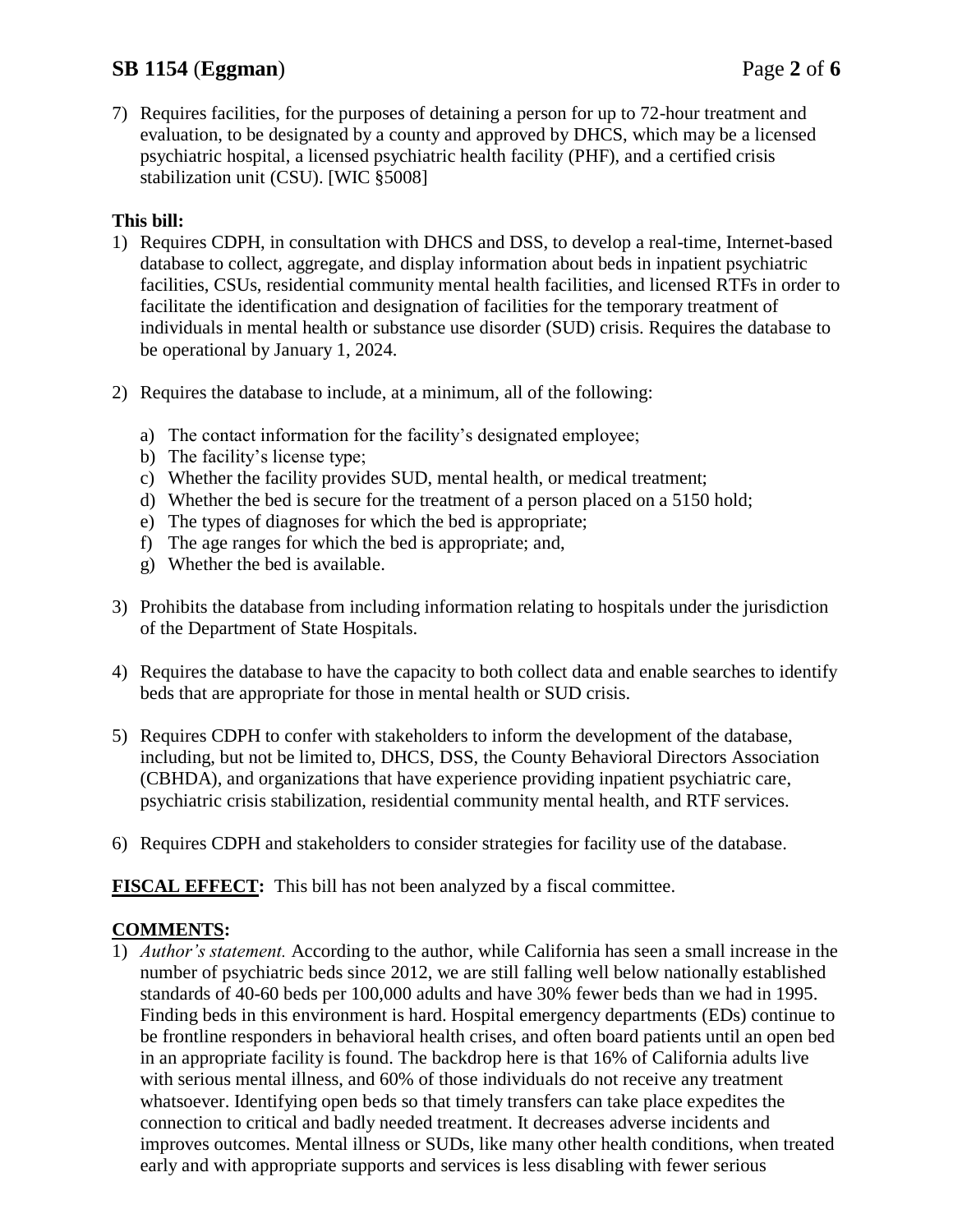consequences. Bed registries are an essential tool to speed access to care and provide timely coordination between service settings. The online registry in this bill fits perfectly with current behavioral health infrastructure building initiatives, helping to map and connect patients and facilities and, as such, contributes to a badly needed transformation of our mental health system.

- 2) *Treatment beds in California.* According to a 2021 RAND report, California requires 50.5 inpatient psychiatric beds per 100,000 adults: 26.0 per 100,000 at the acute level and 24.6 per 100,000 at the subacute level, or 7,945 and 7,518 beds, respectively. At the community residential level, the estimated need is 22.3 beds per 100,000 adults. RAND estimated that California has a total of 5,975 beds at the acute level (19.5 per 100,000 adults) and 4,724 at the subacute level (15.4 per 100,000 adults), excluding state hospital beds. If state hospital beds are included, these figures increase to 7,679 (25.1 per 100,000 adults) and 9,168 beds (29.9 per 100,000 adults), respectively. RAND also observed large regional variation. For example, excluding state hospitals, acute bed capacity ranged from 9.1 beds per 100,000 adults in the Northern San Joaquin Valley to 27.9 beds per 100,000 adults in the Superior region. For subacute bed capacity, regional estimates ranged from 7.4 to 31.8 beds per 100,000 adults. At the community residential level, RAND estimated that California has a total of 3,872 beds (12.7 per 100,000 adults). California has a shortfall of approximately 1,971 beds at the acute level (6.4 additional beds required per 100,000 adults) and a shortage of 2,796 beds at the subacute level (9.1 additional beds required per 100,000 adults), or 4,767 subacute and acute beds combined, excluding state hospital beds. If state hospitals were included in this estimate, the shortage of acute inpatient beds would shrink to 267, and there would be no observable shortage in beds at the subacute level. Separately, RAND estimated a shortage of 2,963 community residential beds.
- 3) *Crisis residential programs and crisis stabilization*. According to a 2010 report by the California Mental Health Planning Council, crisis residential programs are a lower-cost, community-based treatment option in home-like settings that help reduce ED visits and divert hospitalization and incarcerations. These programs include peer-run programs, such as crisis respites that offer safer, trauma-informed alternatives to psychiatric emergency units or other locked facilities. Crisis residential programs help reduce unnecessary stays in psychiatric hospitals, reduce the number and expense of ED visits, and divert inappropriate incarcerations while producing the same or superior outcomes to those of institutionalized care. Crisis stabilization services are those lasting less than 24 hours for individuals who are in psychiatric crisis whose needs cannot be accommodated safely in a residential setting. Crisis stabilization must be provided onsite at a 24-hour health facility, hospital-based outpatient program, or at other certified provider sites. The goal of crisis stabilization is to stabilize individuals and reintegrate them back into the community quickly. According to various reports, costs of providing care in a crisis stabilization unit are significantly lower than inpatient hospitalization. Beds for both of these types of facilities are typically decided upon licensure, and there is no entity that currently tracks real-time availability of beds in these facilities.
- 4) *Licensed RTFs*. Licensed RTFs provide nonmedical care and specialize in providing services to adults with SUDs who do not require treatment in an acute care medical facility on an inpatient, intensive outpatient, outpatient, or partial hospitalization basis. These facilities range in size from six-bed facilities in residential neighborhoods to facilities that accommodate hundreds of beds. The services typically include group, individual, and educational sessions and alcoholism or drug abuse recovery or treatment planning.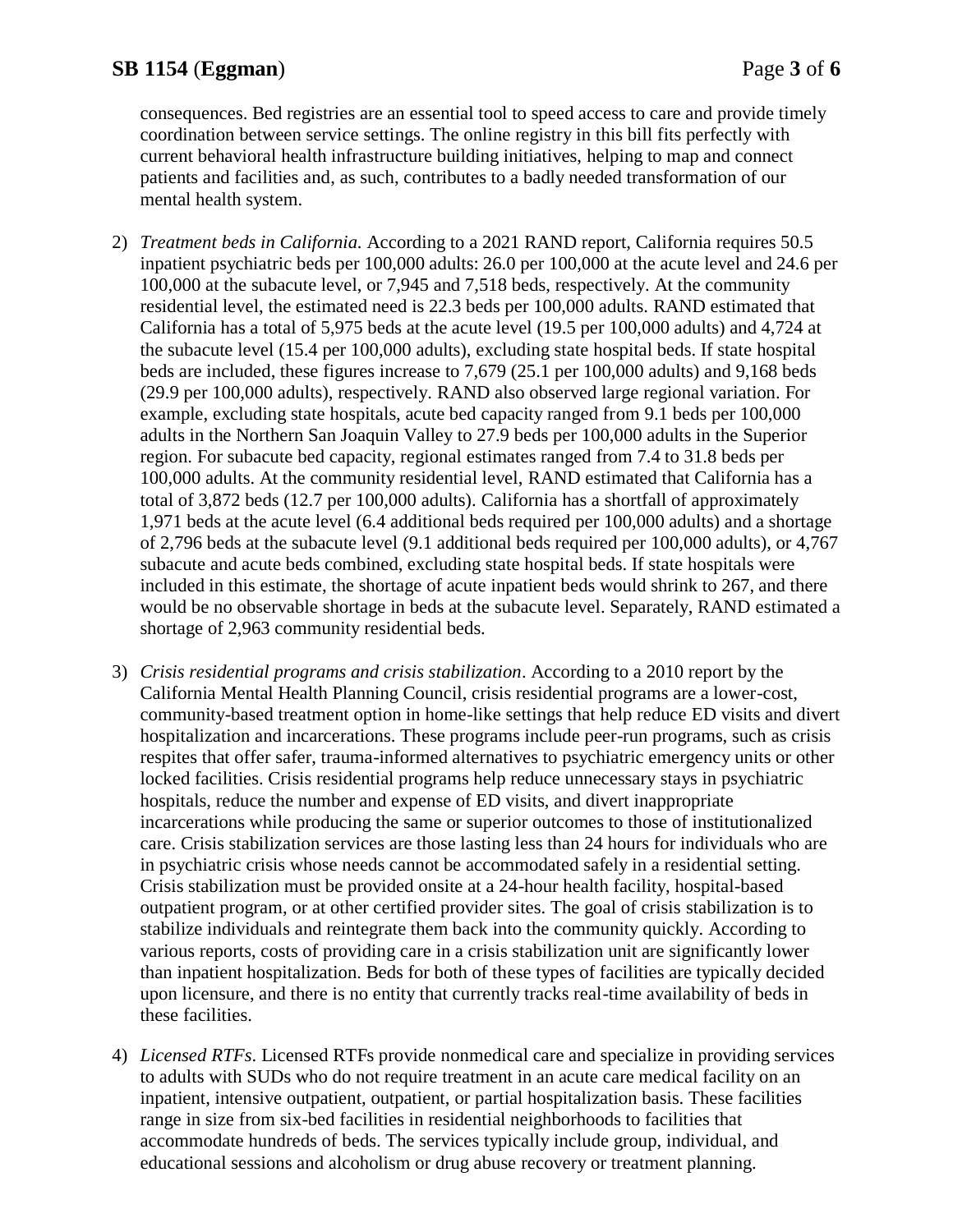# **SB 1154** (**Eggman**) Page **4** of **6**

Detoxification services are also provided and are defined by DHCS as services to support and assist an individual in the withdrawal process and to explore plans for continued treatment. RTFs also are licensed as per-bed facilities, and DHCS does not track the number of available times in real time. Some counties, however, may require reporting by licensed facilities of bed availability in real-time as part of their contracts through the Drug Medi-Cal Organized Delivery System program.

5) *State of Virginia registry*. The State of Virginia launched the Virginia Acute Psychiatric and Community Services Board Bed Registry, a mandatory web-based registry, in March of 2014, which was developed through a multi-year partnership between the Virginia Department of Behavioral Health and Developmental Services (DBHDS), the Virginia Hospital and Healthcare Association, the Community Services Boards (CSBs)/Behavioral Health Authorities in Virginia (which are similar to California's county mental health programs/departments), and the Virginia Health Information. According to the DBHDS website, the registry is a web-based program which enables CSBs and psychiatric hospitals to search for acute psychiatric bed availability at participating psychiatric hospitals (including state facilities) and CSUs on a 24/7 hour basis. It serves as a tool for emergency services staff to identify potential bed availability at various hospitals, maximizing precious time during a crisis situation. It does not, however, eliminate the need to call facilities to discuss the appropriateness of the admission. The registry includes contact information for the facilities and aids mental health professionals in obtaining current information about participating psychiatric hospitals and CSUs. It is designed to enable CSBs and hospital users to more efficiently determine the availability of appropriate psychiatric beds in Virginia facilities using various search parameters within the registry data base. Queries can be tailored to specific needs (e.g., region, patient type, level of security, etc.).

However, a January 2016 report published by the Virginia Office of the State Inspector General (OSIG report) examined the utility of the registry as a tool for emergency services staff to facilitate the identification and designation of facilities for the temporary detention and treatment of individuals including the registry's successes, challenges, and efficiencies, and the impact of the current registry-related operations on various health facilities and stakeholders. A survey of registry users indicated that for 55% of respondents, it was taking more time to locate a willing facility compared to prior to the implementation of the registry. Additionally, 36% of respondents indicated that the registry did not improve the time that it took to identify an available bed, and only 9% reported that the amount of time it took to identify an available bed decreased. The OSIG report further stated that facilities, CSBs, and/or providers did not uniformly update the registry when there was a change in bed availability, and in addition to requiring duplicative efforts by staff, the registry resulted in diverting limited staff time and resources, preventing individuals from placement in an appropriate bed in the most efficient manner, and preventing emergency services staff from proceeding to other emergencies. The OSIG report recommended that DBHDS ensure that all providers are in full compliance with the registry requirements by developing a system for monitoring providers' procedures for updating it whenever a change in bed availability occurs, and to develop a process for addressing noncompliance.

6) *Related legislation.* SB 929 (Eggman) expands DHCS's responsibility in current law to collect and publish information about involuntary detentions to include additional information, such as clinical outcomes, services provided, and availability of treatment beds. *SB 929 was heard in this Committee on March 23, 2022, and passed out by a vote of 11-0.*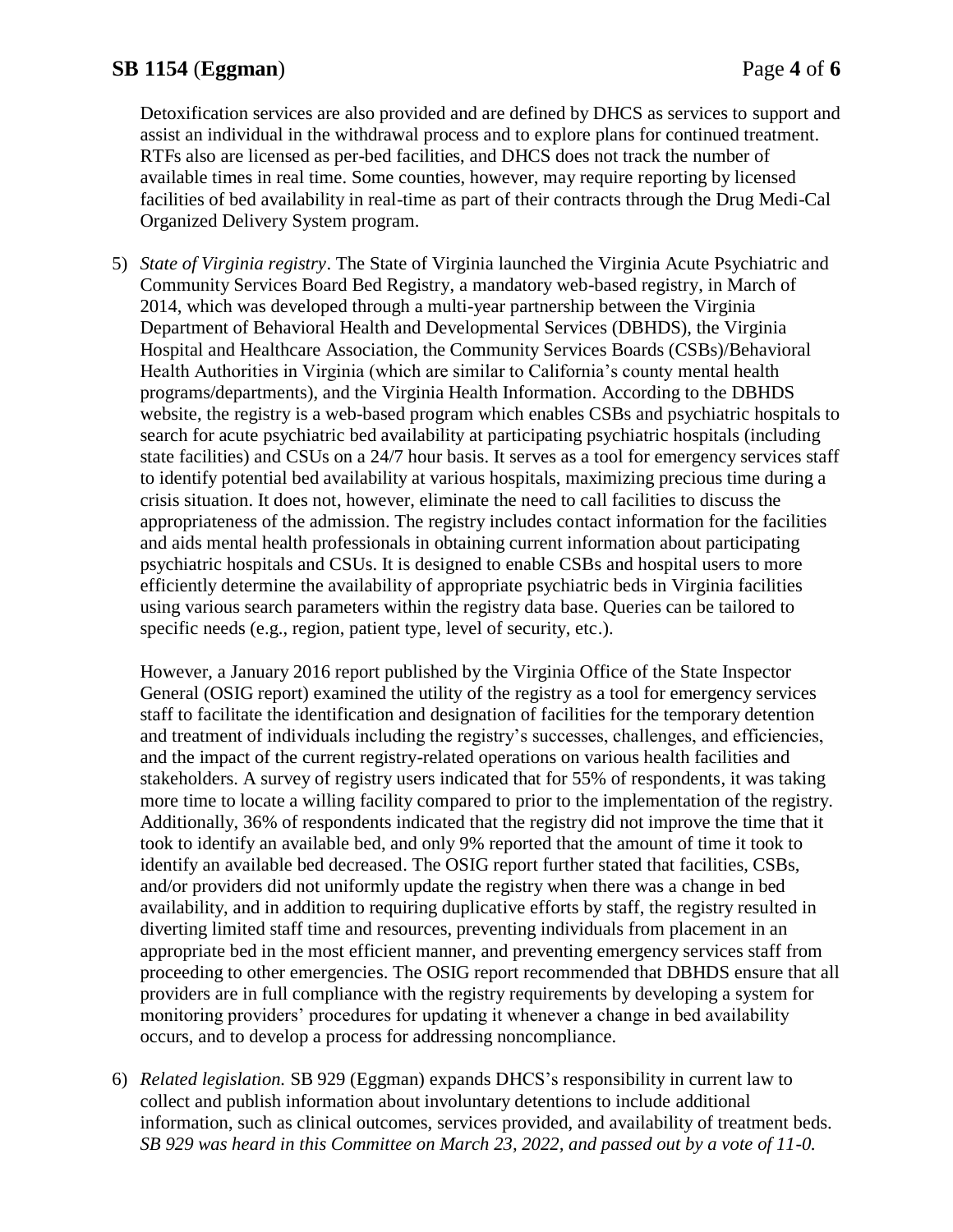### **SB 1154** (**Eggman**) Page **5** of **6**

- 7) *Prior legislation.* AB 682 (Eggman of 2019), AB 1136 (Eggman of 2018), and AB 2743 (Eggman of 2016) were substantially similar to this bill. *AB 682 was held on the Assembly Appropriations Committee suspense file. AB 1136 was held on the Senate Appropriations Committee suspense file. AB 2743 was held on the Assembly Appropriations Committee suspense file.*
- 8) *Support.* The Psychiatric and Physicians Alliance of California, sponsor of this bill, states that this database will map and connect patients and open beds, facilitating access to acute psychiatric inpatient, crisis stabilization, and residential mental health and residential SUD treatment beds. This is a critical function since patients in crisis may need emergency care or the intensive services provided in residential care, and delays in finding an open bed willing to take the patient can exacerbate crises. For instance, in the approximately 138 current facilities containing 6,680 acute psychiatric inpatient beds, information in the registry would identify critical information about whether the facility with an available bed is a secure facility, offers concomitant health or SUD treatment, is appropriate for the diagnosis or the age of the patient, and whether there are other restrictions on those beds. The Big City Mayors Coalition states that they have seen firsthand how our communities have struggled to provide appropriate and timely care to those experiencing severe mental illness. A sometimes-incapacitating challenge in our fragmented behavioral health continuum is a lack of care coordination between various provider types and a lack of information about which resources are accessible and available in the community. This bill will address both issues by establishing a database of behavioral health placements with the ability to collect important data to help assess the capacity of our system. Alcohol Justice states that alcohol-related mortality remains a major driver of preventable death in California, accounting for over 11,000 deaths in the state annually. Alcohol use is a frequent comorbidity alongside chronic mental illness. Currently, only 37% of California residents with mental illness are engaged with treatment service. This makes access to medical, recovery, and shelter services a critical resource to reduce the burden of alcohol harm in California. This bill reduces the time and burden on behavioral health infrastructure from connecting people in need of shelter and services with locations able to provide it. This increases the odds that individuals in need of immediate shelter or care can receive it. The Steinberg Institute argues that behavioral health bed databases are a proven tool to help ensure people in need can be quickly referred to the most appropriate facility to gain the treatment they urgently need. A critical component to addressing the needs of people living with mental illness or SUD and supporting their recovery is to assure that critically important, safe, and intensive care in the least-restrictive setting is accessible when needed.
- 9) *Letter of concern.* The County Behavioral Health Directors Association (CBHDA) states that reviews of other states' efforts to create real-time bed registries have raised concerns regarding the viability and utility of these efforts, similar to those found with the Virginia registry. According to one evaluation, very few states reported having registries that were updated 24/7 with real-time information despite requirements to provide real-time updates. This evaluation also identified various barriers to real-time registries including potential cherry picking by hospitals, which was the most common issue identified as limiting the usefulness of registries. In many states, compliance with the Emergency Medical Treatment and Labor Act impacts inpatient provider willingness to participate in a real-time bed registry, hampering its effectiveness. CBHDA argues this has been an elusive goal in other states that have invested significant resources to create statewide bed registries. CBHDA does believe our state would benefit from an annual or periodic inventory of existing beds and an evaluation of need based on this capacity. However, CBHDA recognizes the